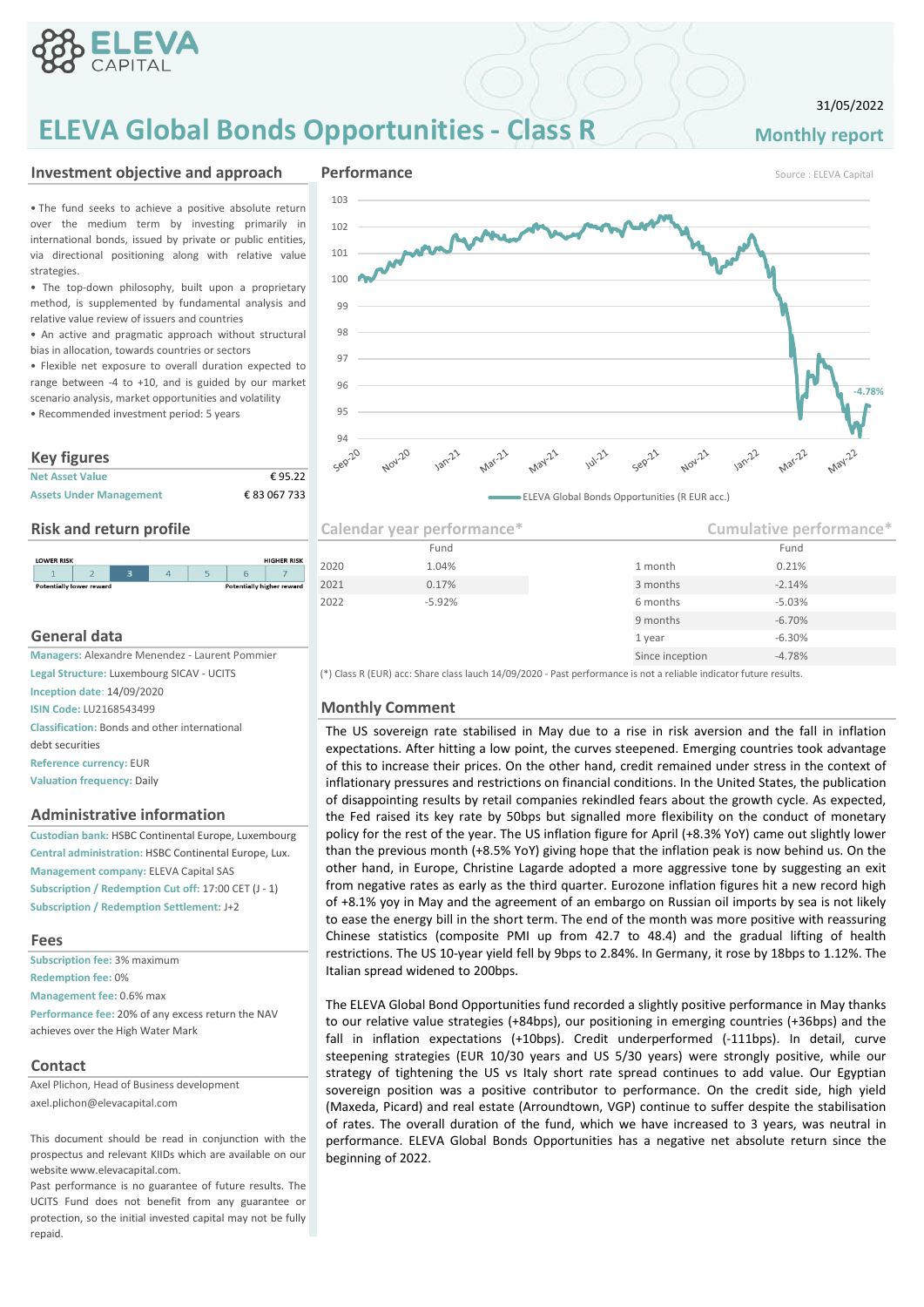# **ELEVA Global Bonds Opportunities - Class R** Monthly report

# **Portfolio analysis**

**Main features**

repaid.

| Modified duration         | 3.32  | Leverage                                | 357% |
|---------------------------|-------|-----------------------------------------|------|
| Yield to Maturity (local) | 5.37% | Issuer number                           | 62   |
| YtW (local)               | 5.20% | Number of currencies                    |      |
| Linear average rating     | BBB-  | Annualized volatility (since inception) | 2.8% |

## **Asset Allocation (%)**



# **Country weights (top 10)**



**Breakdown by rating**





**Asset breakdown**



/Δ CAPITAL

**Curve term structure**

**FX strategy**



Source : ELEVA Capital